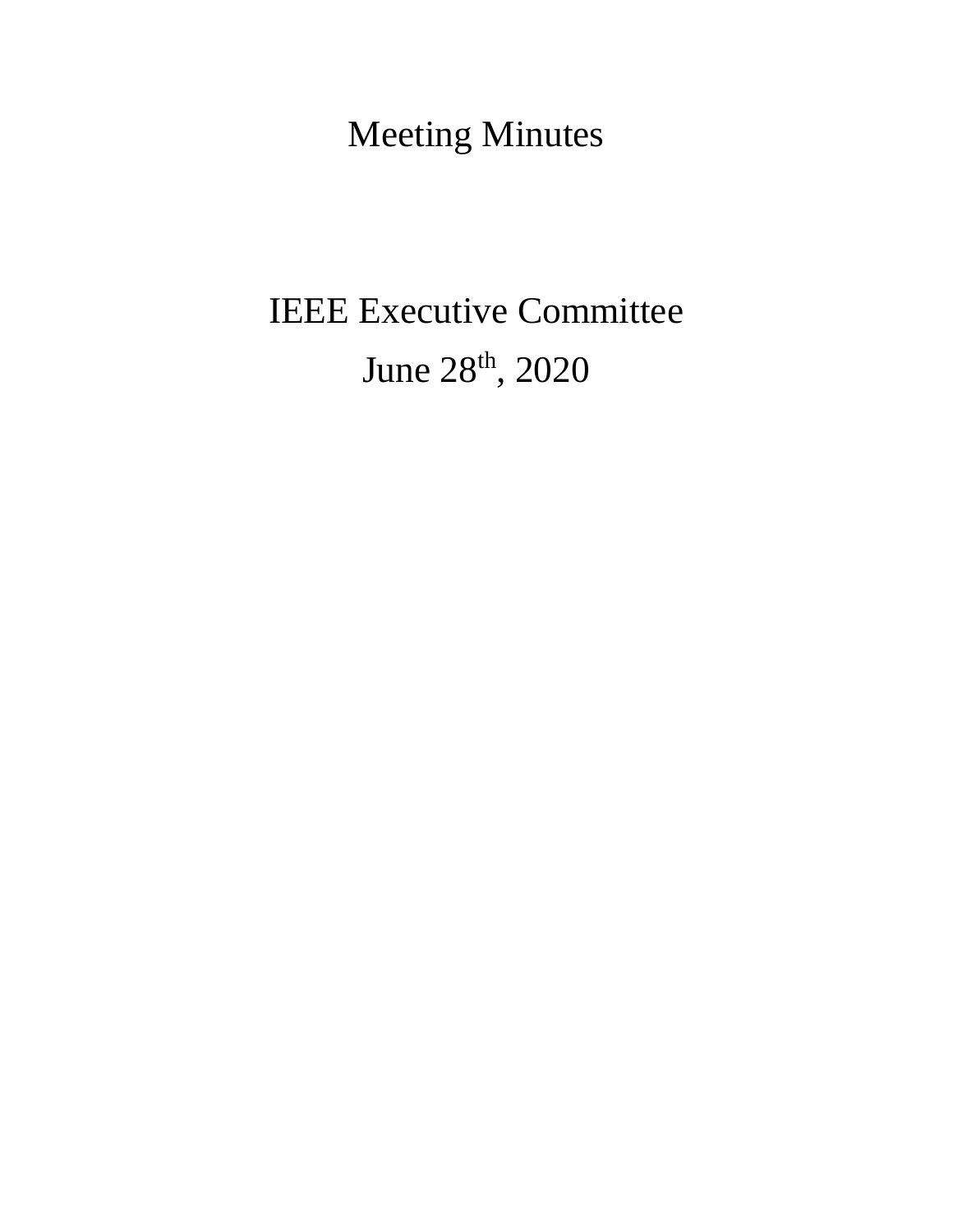

University of Saskatchewan IEEE Student Branch Meeting minutes for June 28, 2020 Page **2** of **4**

### **1. CALL MEETING TO ORDER**

Motion: Braeden Second: Riley

# **2. CALL FOR QUORUM**

| <b>ABSENT</b> | <b>PRESENT</b> | <b>POSITION</b>                   | <b>MEMBER</b>                 | <b>SIGNATURES</b> |
|---------------|----------------|-----------------------------------|-------------------------------|-------------------|
|               | X              | Chair*                            | Alexandria Shields<br>(Lexie) |                   |
|               | X              | Vice Chair*                       | Jonathan Tu                   |                   |
|               | $\mathbf{x}$   | Finance Director*                 | Rafeh Khan                    |                   |
|               | X              | Academic Director*                | Devin Ramaswami               |                   |
|               |                | Social Director*                  | N/A                           |                   |
|               | X              | <b>Public Relations Director*</b> | <b>Austin Grismer</b>         |                   |
|               | X              | McNaughton Director*              | Braeden Leisler               |                   |
|               |                | Illumination Director*            | N/A                           |                   |
|               |                | Community Outreach Director*      | N/A                           |                   |
|               | X              | Grad. Banquet Director*           | <b>Riley Stevenson</b>        |                   |
|               |                | <b>Robotics Coordinator</b>       | N/A                           |                   |
|               |                | Grad. Student Rep.                | N/A                           |                   |
|               |                | Second Year Rep.                  | N/A                           |                   |
|               |                | Third Year Rep.                   | N/A                           |                   |
|               |                | Fourth Year Rep.                  | N/A                           |                   |

\* Indicates Officer positions entitled to vote and compose the "Executive Committee".

Executive Meetings are only to be attended by Executive members, the Class Representative Committee and any non-Executive individual(s) invited by the Branch Chair for official purposes (Constitution Article 9, Section 2).

Quorum for any Executive meeting is two-thirds of the Executive. No motions can be passed without quorum. With quorum, all motions may be passed by simple majority vote (Constitution Article 9, Section 4).

# **3.** Accept meeting minutes from last meeting

Motion: Braeden Result: Pass Against: 0 Abstain: 0 For: 7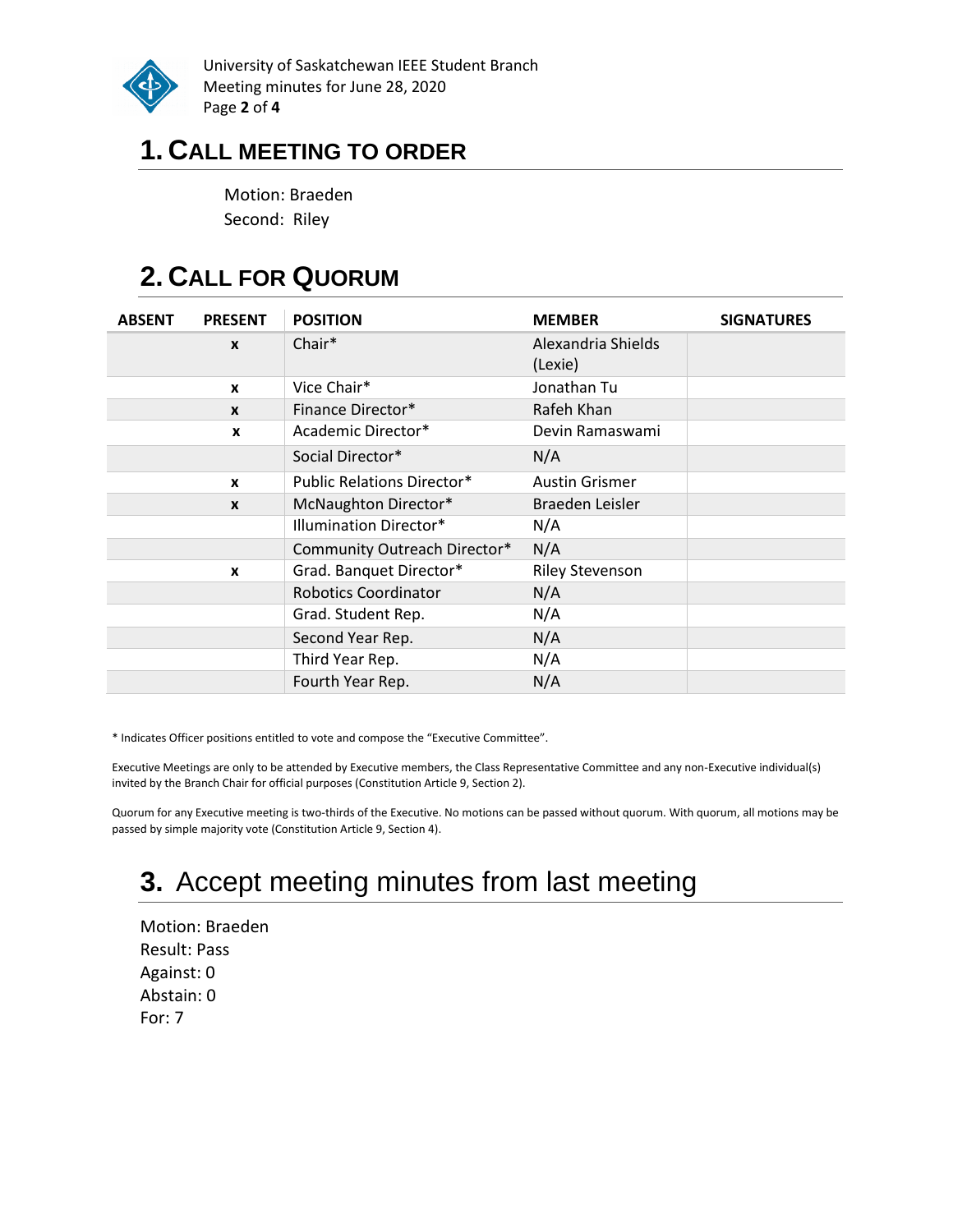

#### 4.1. Executive Items

#### **Chair**

- Picked up Illumination cheque book from Samia (past Illumination director)
- NSS meeting
	- o An idea was brought up with videogames to bring the community together
- Grad payments are all settled, still waiting for clothing sales to send the cheque to Conner (past grad director)

#### Vice Chair

■ Has access to the IEEE website now

#### Financial Director

■ Nothing to report

#### Academic Director

- Is looking into getting funding from industry for tutorials
- Looking for exams to upload to the website

#### Social Director

■ Not present

#### Public Relations Director

■ Nothing to report

#### McNaughton Director

■ Still no access to the engineering building

#### Illumination Director

■ Not present

#### Community Outreach Director

■ Not Present